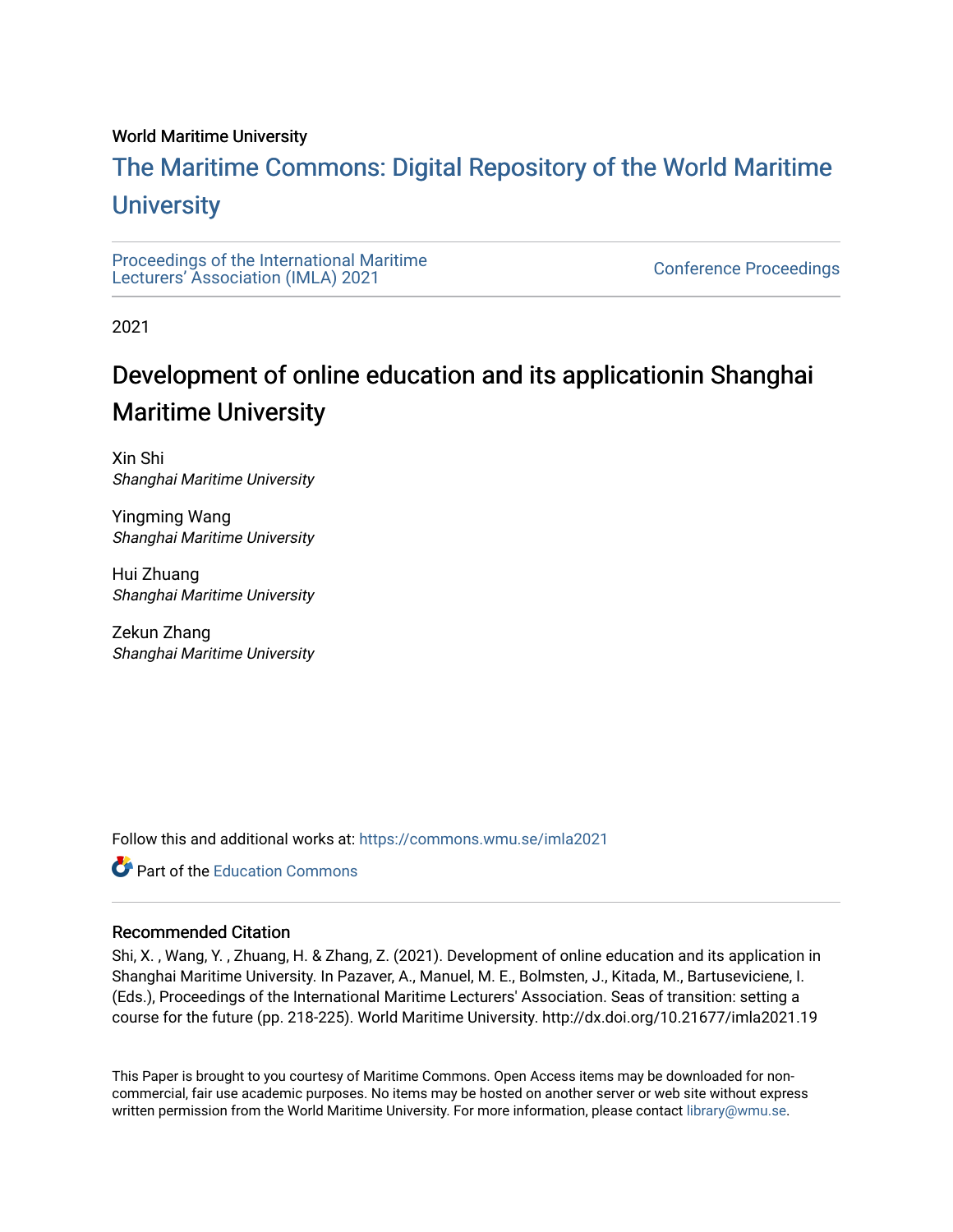http://dx.doi.org/10.21677/imla2021.19

# **Development of online education and its application in Shanghai Maritime University**

## **Xin Shi**

Professor*, Shanghai Maritime University, Shanghai, China,* xinshi@shmtu.edu.cn

## **Yingming Wang**

International Officer*, Shanghai Maritime University, Shanghai, China,*  ymwang@shmtu.edu.cn

## **Hui Zhuang**

PhD Candidate*, Shanghai Maritime University, Shanghai, China*  zhuanghui@stu.shmtu.edu.cn

#### **Zekun Zhang**

Postgraduate Candidate*, Shanghai Maritime University, Shanghai China,*  202030610030@stu.shmtu.edu.cn

**Abstract:** Online teaching is becoming an important alternative approach to maritime education, which traditionally relies on face-to-face instruction, particularly during the period when the COVID-19 has had a devastating impact on the educational system worldwide. On the base of the conceptualization of online education through a literature review, this study demonstrates the case of an innovative online teaching system developed and implemented by Shanghai Maritime University (SMU) that successfully allowed some 20,000 students to resume learning despite the COVID-19 disruption. To realize large-scale online teaching, four phases of development the SMU underwent are introduced. The whole process of planning, preparation, implementation as well as evaluation is elaborated. In addition to class teaching, other major activities delivered remotely are also introduced, including short-term training programs, graduation ceremony, online career fairs, online interviews for postgraduate admission. Difficulties and challenges in shifting to the new teaching method and how SMU developed effective strategies to solve these issues are addressed. This study provides a valuable example of an online teaching system realized in a maritime institution. Furthermore, it may serve as an inspirational reference to peer maritime institutions to adopt or improve their competence of online learning systems.

**Keywords:** online education, teaching model, smart teaching ecology

## **1 Introduction**

With the rapid development of information and network technology, online education, a novel education model in which students can join classes at home using computers, or mobile phone devices as long as the internet is accessible, has received increasing recognition. Coșofreț and Avram (2020) highlighted the positive aspects specific to maritime online education, including offering quality technical didactic, properly planned teaching activities, and efficient collaboration between students and professors. Cherry and Flora (2017) argued such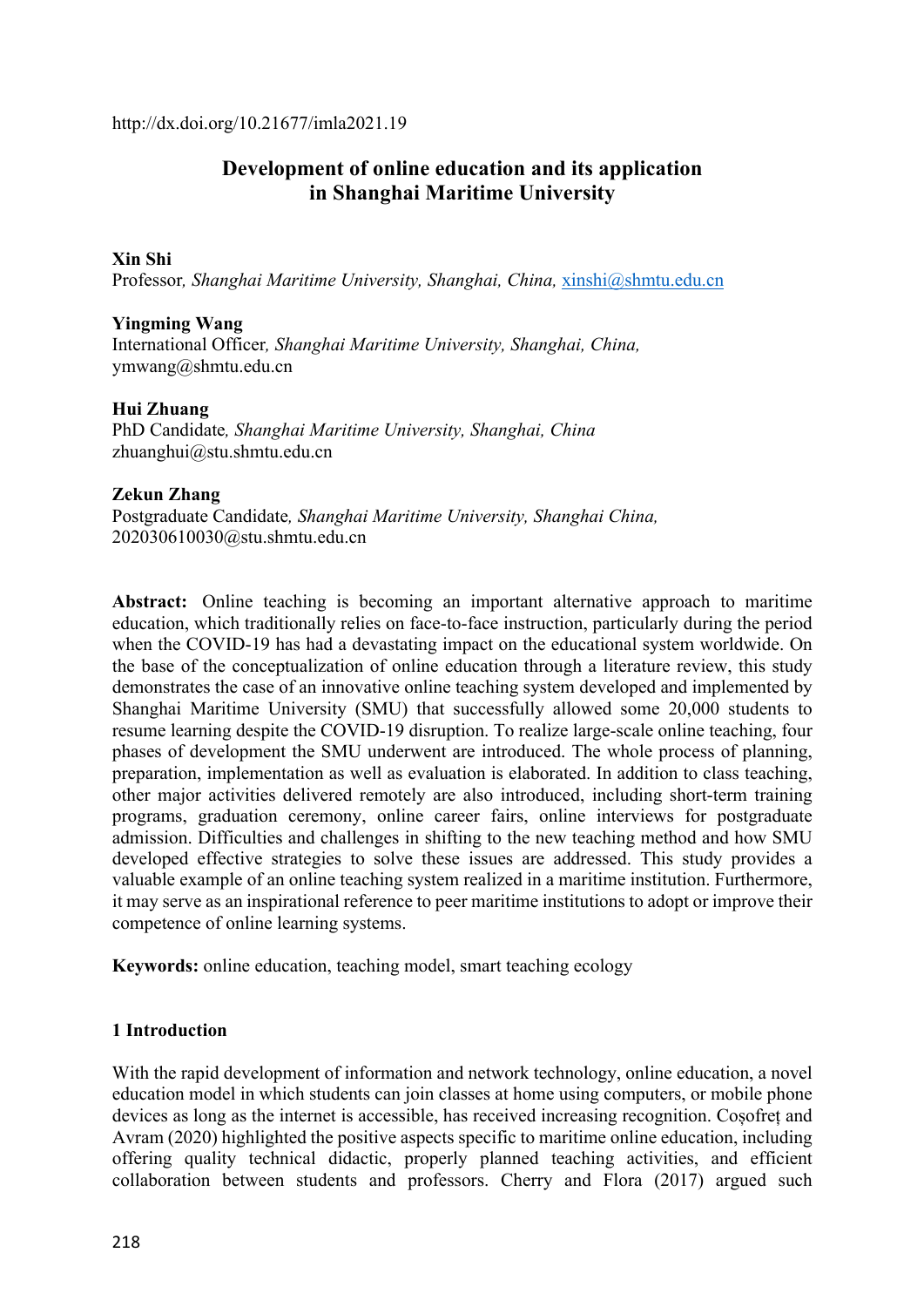effectiveness could be improved with experience in teaching online courses and competence with use of technology, and faculty members with technological self-efficacy were more likely to use technology-enhanced learning methods in the online environment. Doyumgaç et al. (2021) highlighted that quality, flexibility, sensitivity of online education, communication and technical support services, and so on could positively affect student's perceptions of online education. A questionnaire survey designed by Huang (2020) revealed most teachers and students are content with online teaching based on the significant support from technologies and platforms.

Specifically, the significance of online education has been fully demonstrated in fighting the COVID-19 pandemic. The pandemic has brought devastating disorder to the educational system worldwide. Online education is the most efficient way to cope with the lecturing problem caused by such disruption, which is also supported by Aguilera-Hermida (2020). A survey of 15,438 Chinese teachers conducted by Yang (2020) indicated that most teachers are willing to support online education as an epidemic prevention and control initiative. Online education is therefore becoming an important alternative approach to education, which traditionally relies on face-to-face instruction.

In spite of these advantages, without a normative conceptual construction, online education is still diverse and case-by-case. Therefore, several key fundamental issues merit attention, such as architecture configuration, platform selection, standardization of teaching model, and intercommunication between teachers and students.

Based on this concern, a case study of an innovative online teaching system developed and implemented by the Shanghai Maritime University (SMU) that successfully allowed some 20,000 students to resume learning despite the COVID-19 disruption is presented. Based on the case study, this study (1) provides a conceptual framework of online education and (2) proposes suggestions for the development of online education.

The rest of this paper is organized as follows. Section 2 presents the conceptualization of online education, together with a literature review. Section 3 is a case study, which outlines the implementation of online education in SMU. Finally, a discussion and the conclusion are presented in section 4.

# **2 Conceptualization of online education**

Normally, the construction of online education should include four steps: (1) making a teaching plan, (2) preparing at technical level, (3) implementing the teaching plan, and (4) arranging online examination and evaluation.

Based on the aforementioned process, several key elements can be clarified: platform, function, situation, and model.

First, a suitable platform, which functions as the online meeting tool used for intercommunication learning, is the foundation for the smooth implementation of online education. At present, Zoom, Tencent Meeting, Zhumu, DingTalk, and so on are the most popular platforms.

Second, the multiple functions can be provided by online education. Lecturing materials including pictures, videos, and courseware can be presented simultaneously on the terminals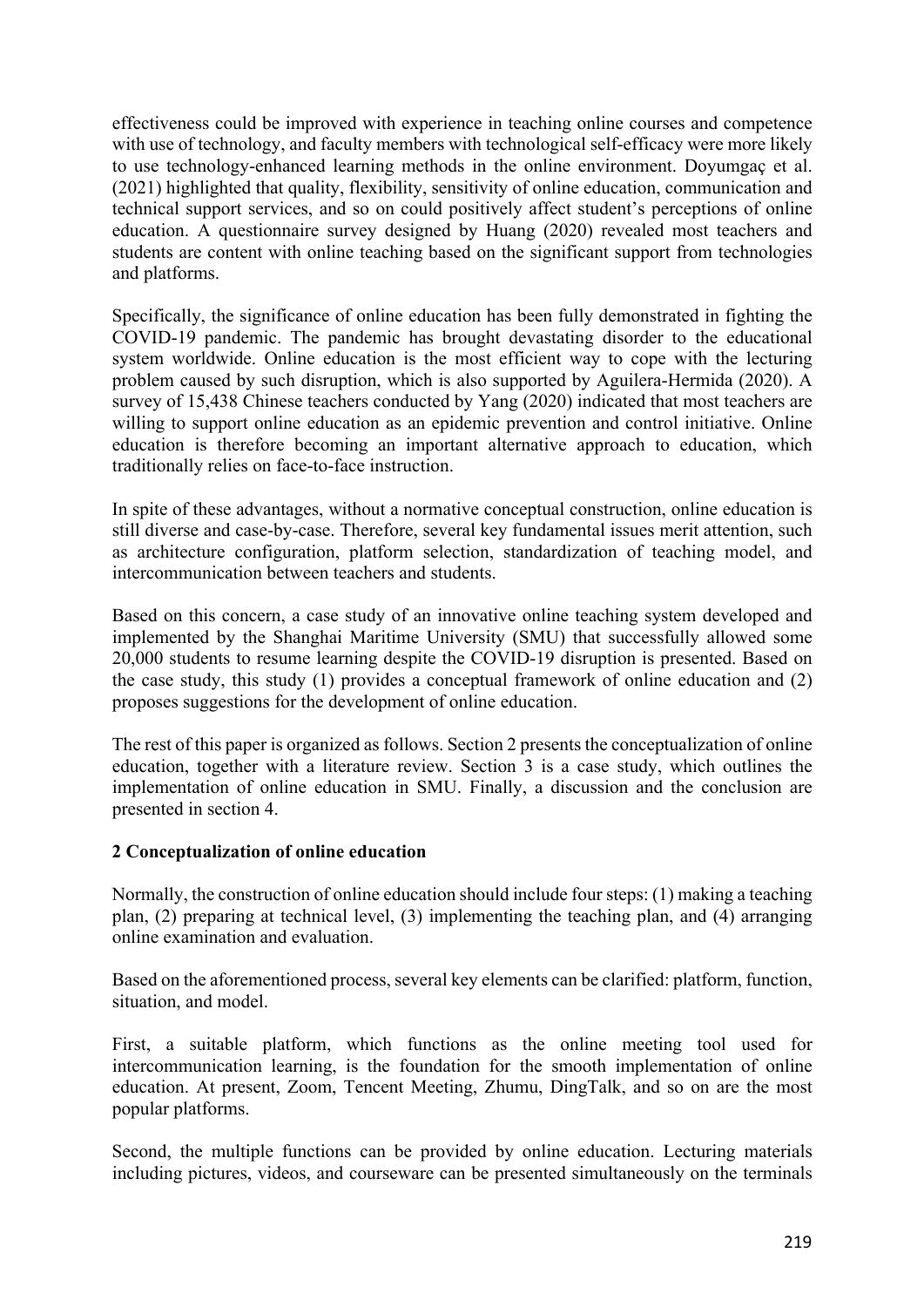of teachers and students. Real-time communication between the teacher and students or among students can be achieved, and online exams can be conducted under a comprehensive online invigilation mechanism.

Third, the application situation reveals the multiple manifestations of online education, which is not limited to class teaching but can also be extended to online interview, online seminar, and online communication.

Fourth, the online education models are also diversified and can be divided into four types: synchronous live class-based, asynchronous recording and broadcast, online flipped classroom, and online tutoring-based teaching models (Xue, 2020). More macroscopically, it can be classified into normal online learning, online learning without teachers' control, and online learning with group discussion (Root and Rehfeldt, 2020). In practice, synchronous live class and asynchronous recording videos are the most frequently used; herein, the former one is a model with the simultaneous presentation of teachers and students online, while the latter is that with the prerequisite that teachers have uploaded the learning video recorded before the class.

Based on aforementioned conceptual framework, benefits, other than flexibility, of online education are continually discovered, such as saving time and cost in the aspect of commuting and tuition (Behzadi and Ghaffari, 2011), solving the problem of inadequate classroom (Behzadi and Ghaffari, 2011), enhancing diversity and equity among students regardless of the living area and the performance (Afrouz and Crisp, 2020), and helping teachers switch to be a leader and accompanier rather than only the role of transmitting knowledge (Yao et al., 2020). However, some disadvantages and flaws were revealed, such as resulting in no campus life as specific library, classrooms, or communal areas that generate an atmosphere of campus culture are not available (Behzadi and Ghaffari, 2011), making it hard for teachers to control the teaching progress and content for students when they are at different levels (Chen et al., 2020; Yan et al., 2021; Butnaru et al., 2021). In addition, the security and quality of internet connection may be a conclusive factor that affects the process of online education (Zhao, 2020).

Therefore, some suggestions were proposed to cope with the flaws and improve the efficiency of online education. The development of "Web 2.0" could enrich the function and content of online library and make online education more convenient (Maness, 2006; Ram et al., 2011). Similarly, the enrichment of online education may compensate for the lack of campus life to some extent, and the improvement of internet technologies would enhance the security of online education. Furthermore, "AI teachers" are becoming popular (Kim et al., 2020), helping to improve the efficiency of Q&A sessions as some questions with constant answers can be determined by AI teachers (Guilherme, 2019).

# **3 Case description**

Located in Shanghai, SMU is a multi-disciplinary university with special emphasis on shipping, logistics, and oceans. At present, SMU has nearly 1,300 full-time teachers and over  $26,600$ full-time students, of whom over 16,000 are undergraduates and over 7,200 are postgraduate students. The daily teaching task of the whole school is busy but orderly.Therefore, the COVID-19 pandemic has undoubtedly posed a huge challenge to the regular operation of the university. SMU has taken full advantage of the online education structure mentioned above, and successfully allowed some 20,000 students to resume learning. Through such a practical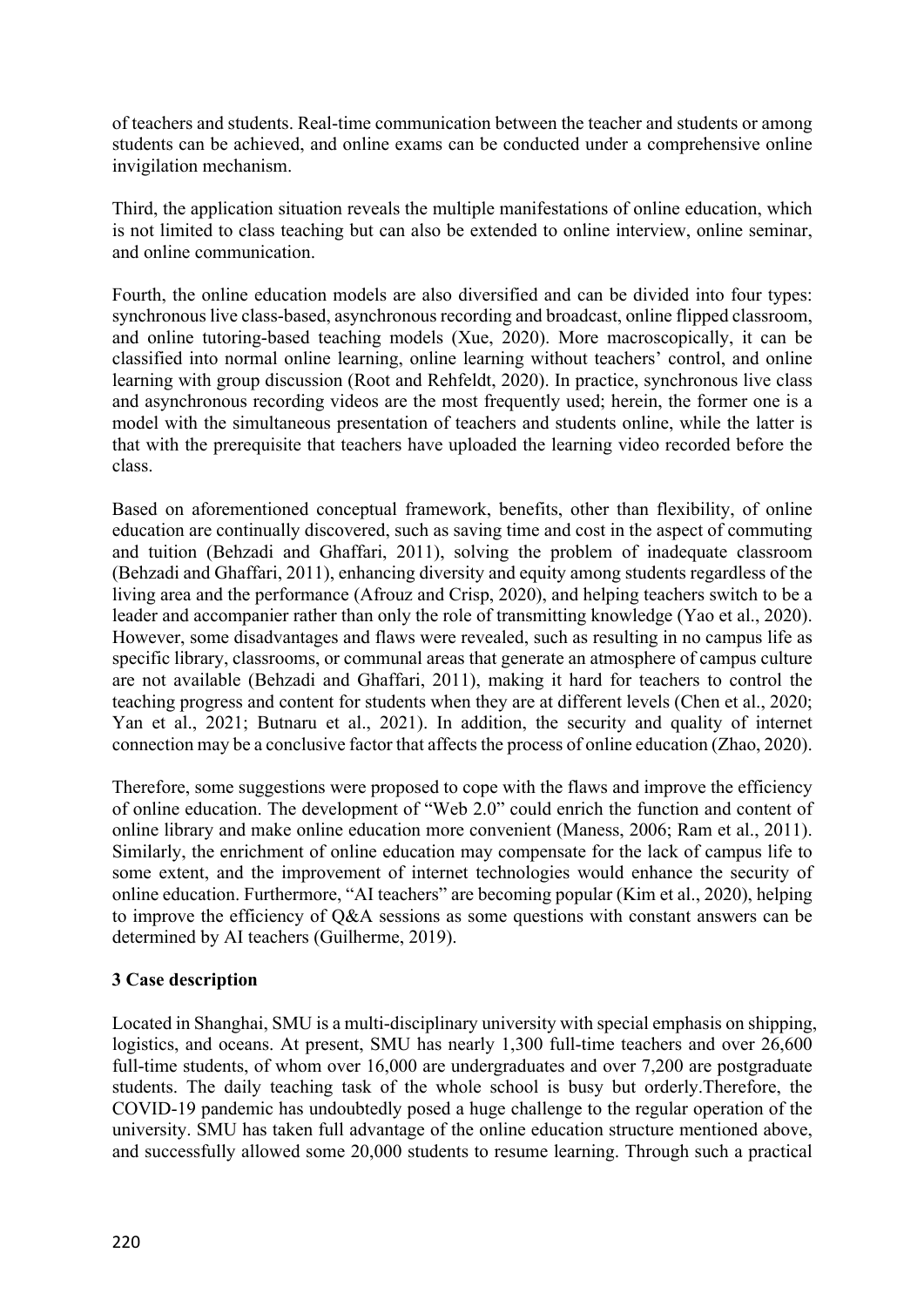case, the specific implementation operations, effectiveness, and development direction can be reasonably concluded.

# **3.1 Promotion process**

The structure of promotion of SMU online teaching is illustrated in Figure 1.



*Figure 1.* Structure of promotion of online education

# **Planning**

To conduct online education successfully, a well-prepared teaching plan and emergency teaching plan are necessary. Although the pandemic has had an unprecedented impact on education, the planning at SMU dismissed students' and teachers' concerns and has shifted teaching onto a new track.

# **Preparation**

The preparation process of SMU online education is as follows. First, proper selection of online education platform is key to success, and a robust platform can save teaching and material resources as well as achieve satisfaction of teachers and students. Second, SMU has established an online teaching technical team to deal with any emergencies that may arise. When something goes wrong during the teaching process, the team can fix the problems as soon as possible to maintain the regular order. Lastly, developing an online teaching guidebook is also important. The online guidebook of SMU provides brief instructions that have enabled online education to be standardized.

# **Implementation**

Teachers at SMU can upload the asynchronous recording videos to the online platform or conduct a synchronous live class to convey knowledge to students. Students should attend the class on time when the synchronous live class begins. Meanwhile, students are able to choose courses they are interested in and learn from the asynchronous recording videos (Cherry and Flora, 2017).

# **Evaluation**

After finishing a period of learning, students' mastery of knowledge should be tested. Just as traditional examinations, the form of online examination is also an important method to check the learning outcomes. It is a key method to evaluate the success of online education.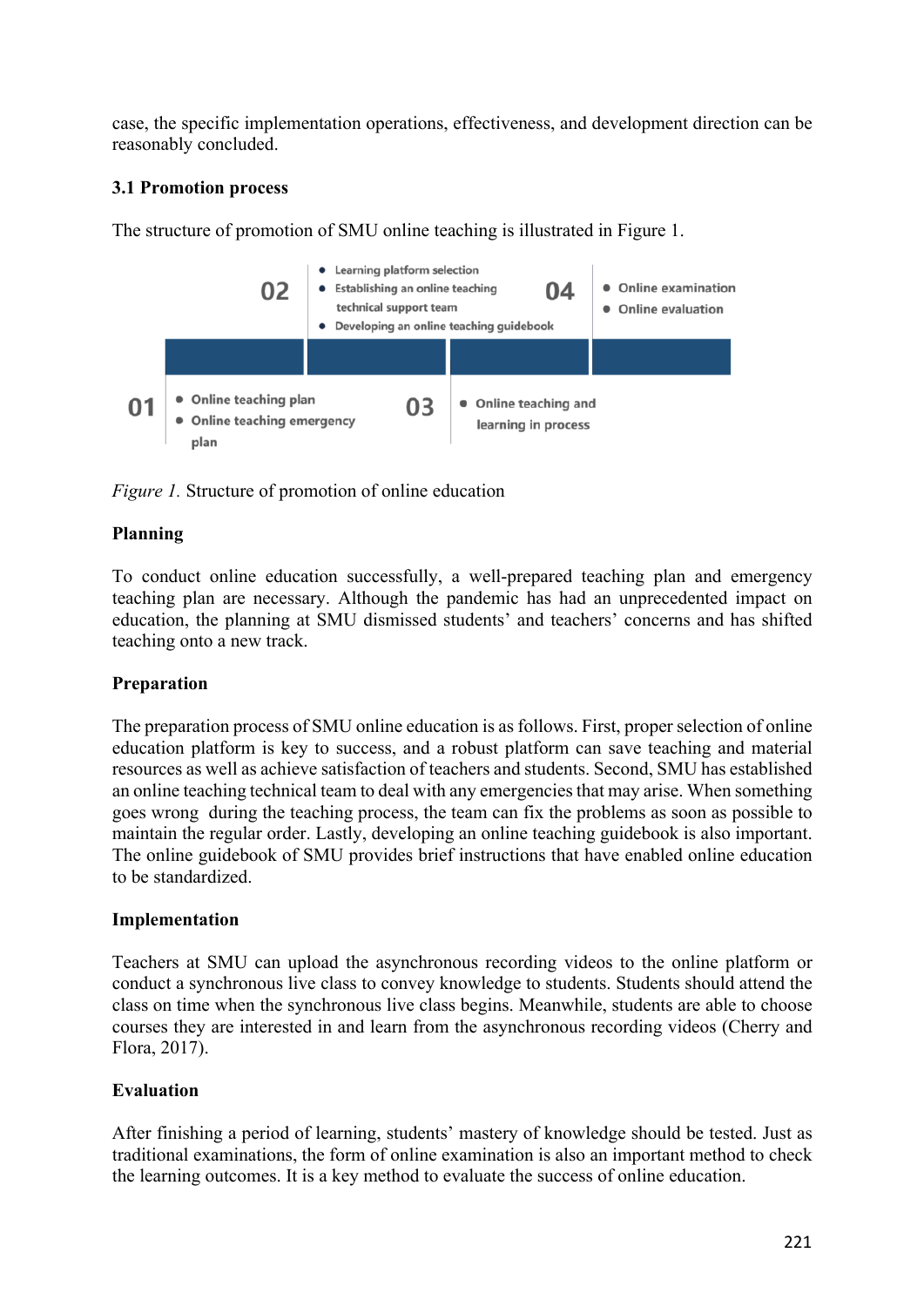## **3.2 Online teaching model**

The online teaching system was designed by SMU to convey knowledge from teachers to students via internet transmission by telecommunication technology. The topological structure of online teaching system of SMU is presented in Figure 2.



*Figure 2.* Topological structure of online teaching system of SMU

To mitigate the impact of COVID-19, learning continued via the online platform. Teachers prepared lessons at home and created a virtual class using a computer or mobile devices such as smartphones or pads. Mature online education platform such as iCourse, Chaoxing, and many meeting platforms such as Zhumu and Tencent. Homework assigned by teachers can be uploaded to the platform by telecommunication technology and students can receive tasks by logging on to the platform. In this way, teachers and students can conduct real-time communication via the platform.

According to statistics from the SMU Teaching Center, from February 2020 to July 2020, SMU online teaching for undergraduate students was promoted among teaching faculty members. In total, 735 teachers and some 12,500 students attended online teaching and an average of 2,469 classes were delivered per day. The learning resources uploaded include over 10,000 items and more than 16,000 classroom activities were conducted. Regardless of the scale of attending staff or the volume of learning material delivered.

In addition to undergraduate online teaching, the online learning method also successfully applies to short-term training programs, graduation ceremony, online career fairs, online interviews for postgraduate admission, and international conferences. The postgraduate admission interview was different from the previously used model. The traditional admission interview was face-to-face and written examination is also an essential part (Xiao and Li, 2020). However, online interviews were mainly focused on interviews rather than written examinations. This could comprehensively test the interviewee's ability regarding logic and expression. Additionally, an online career fair provided opportunities for graduates to meet potential employers and help graduates find jobs (Wang, 2021).

# **4 Discussion & conclusion**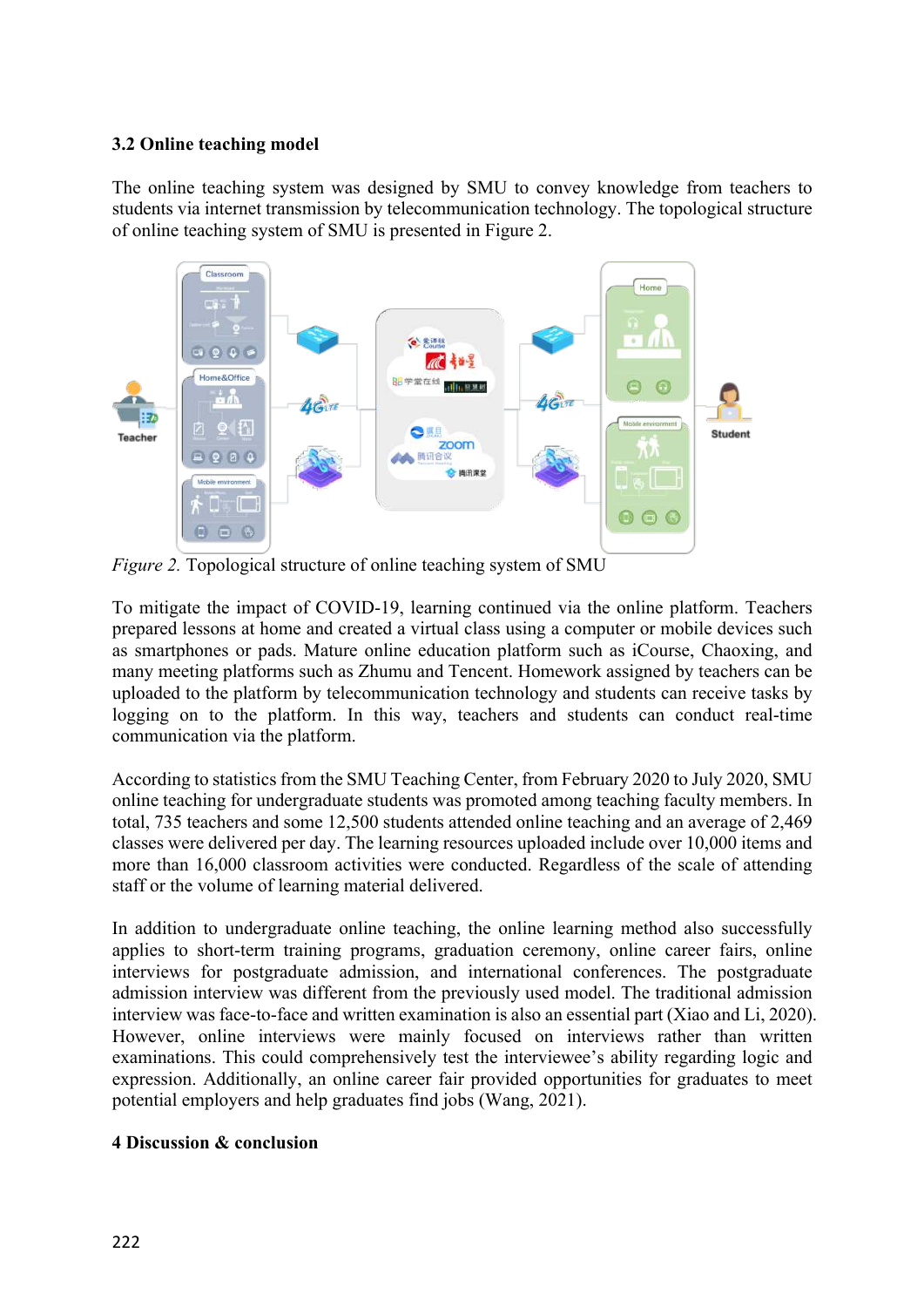# **4.1 Advanced infrastructure support**

To support online teaching, advanced infrastructures consisting of intelligent classrooms, ubiquitous learning space, and cloud class production centers are essential and important.

In terms of the intelligent classroom, it always adopts a movable layout and is equipped with modern audio-visual technologies, such as multi-screen display, electronic whiteboard, and resource sharing tools. To provide a discussion and interactive teaching environment for various teaching scenarios such as lecture, group learning, and project exploration, SMU employs the complete set of facilities mentioned above.

The aspect of ubiquitous learning space is composed of course platform, offline facilities, and cloud desktop to meet students' personalized ubiquitous learning needs. In SMU, the course platform integrates 15,000 online courses, 1 million kinds of electronic books, 100,000 academic videos, and 3 million teaching documents. The online learning space is also extended to the offline with advanced facilities. Meanwhile, the cloud class production center is where quality classes are produced, and requires corresponding physical space and hardware. In the case of SMU, it possesses more than 200 square photographic space, more than 15,000 class hours of video production experience, and a professional team with more than 10 people. It shows the teaching resources production ability integrating virtual photography, live-action shooting, teaching discussion, and post-editing.

# **4.2 Innovative teaching model**

Accordingly, an innovative teaching model should be developed to match the advanced infrastructure support and meet online education demands.Such a teaching model must consist of three parts corresponding to three phases of a class. First, before class, teachers should prepare lessons online, set learning tasks, and send them to students, while students are required to complete pre-class tasks online. Second, during the class, group cooperation, peer teaching, puzzle discussion, and other teaching interactions could easily be achieved with the help of modern education technology. Third, after class, teachers should check students' learning data to master the progress and effect of learning, and students can make use of the platform resources to conduct independent exploration and realize the expansion and extension of knowledge.

In 2019, 25 SMU teachers took the lead in adapting to the classroom teaching reform based on the smart teaching ecology and offered 25 trial courses. The entire school curriculum was gradually extended to promote the transformation from the traditional teaching-oriented classroom to the intelligent interactive-oriented classroom. In 2020, relying on the smart teaching ecology, the university's online teaching activities were able to run smoothly during the COVID-19 pandemic.

# **4.3 Conclusion**

In conclusion, the COVID-19 pandemic has accelerated the development of online education, which implies an innovative teaching model. Based on the conceptual framework of online education and referring to the implementation case of SMU, focusing on "intelligent classroom teaching" integrated by the implementation of teaching, learning, management, sharing, interaction, and achieving the reconstruction of learning space, teaching process and academic evaluation are essential for online education. The pattern of SMU online education can be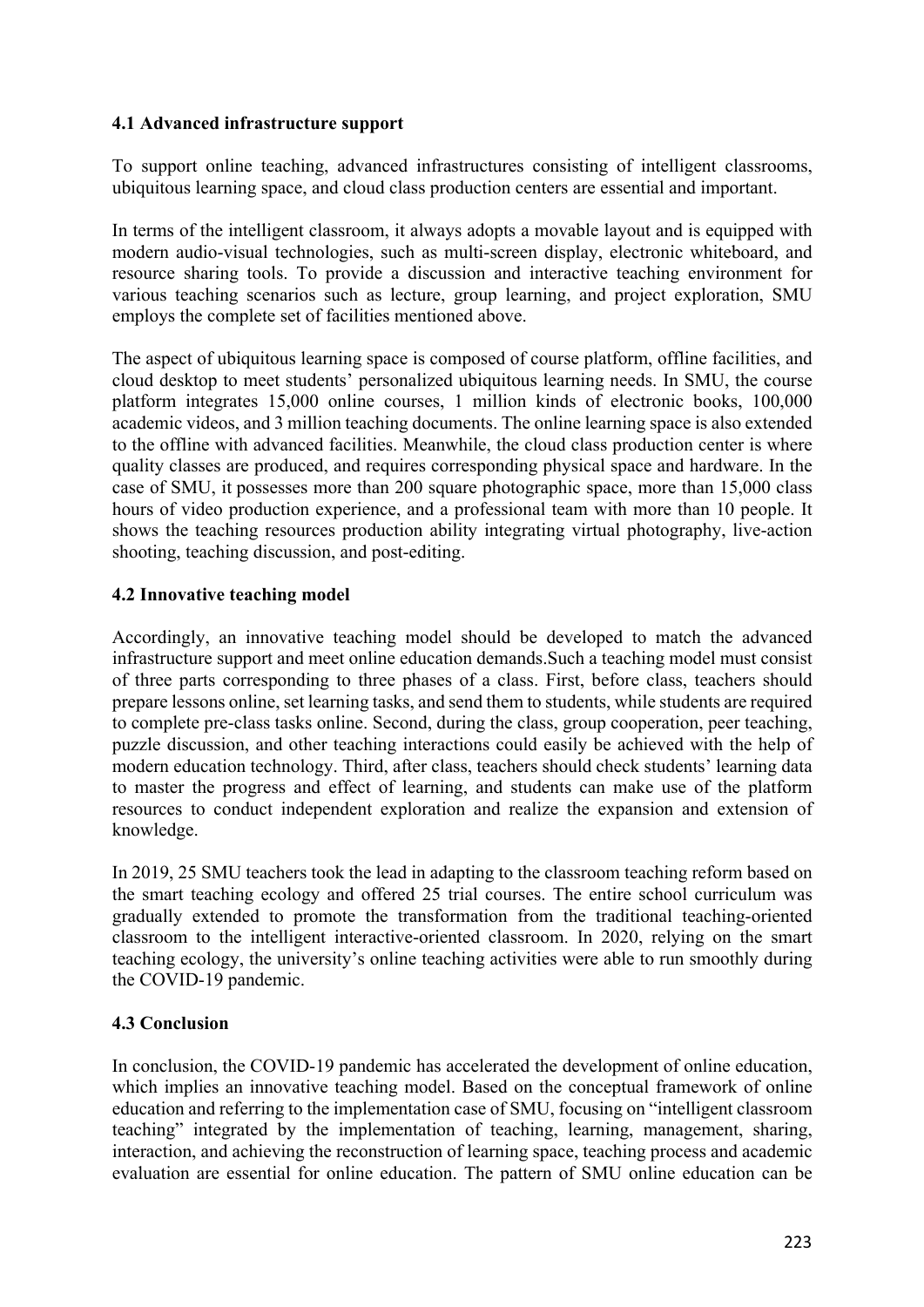consulted, first starting from the establishment of the advanced infrastructure which includes intelligent classroom, ubiquitous learning space, and cloud class center; then achieving the transition from "passive learning by traditional classroom instruction" to "the inquiry learning by doing." Through reconstructing teaching scenarios, extending learning space, and focusing on course construction.

#### **Acknowledgments**

Sincere thanks to our SMU colleagues, the Electronic Teaching Assistant Team in particular. This study is the summary of their pioneering work on the implementation of e-learning in SMU. Without their generous sharing of knowledge and experience, this study would not be possible.

## **Reference**

- Afrouz, R., & Crisp, B. R. (2020). *Online Education in Social Work, Effectiveness, Benefits, and Challenges: A Scoping Review. Australian Social Work*, 74(1), 55–67. doi:10.1080/0312407x.2020.1808030
- Behzadi, Z., & Ghaffari, A. (2011). *Characteristics of online education and traditional education. Life Science Journal*, 8(3), 54-58.
- Butnaru, G. I., Niță, V., Anichiti, A., & Brînză, G. (2021). *The Effectiveness of Online Education during Covid 19 Pandemic—A Comparative Analysis between the Perceptions of Academic Students and High School Students from Romania. Sustainability*, 13(9), 5311.
- Chen, T., Peng, L., Yin, X., Rong, J., Yang, J., & Cong, G. (2020). *Analysis of User Satisfaction with Online Education Platforms in China during the COVID-19 Pandemic*. *Healthcare*, 8(3), 200. doi:10.3390/healthcare8030200
- Cherry, S. J., & Flora, B. H. (2017). *Radiography faculty engaged in online education: Perceptions of effectiveness, satisfaction, and technological self-efficacy. Radiologic Technology*, 88(3), 249-262.
- Coșofreț, D., & Avram, E. R. *Evaluation of the Maritime Higher Education didactic support during the coronavirus pandemic. Case Study. The 15th International Conference on Virtual Learning ICVL 2020*, 493-499.
- Doyumgaç, I., Tanhan, A., & Kiymaz, M. S. (2021). *Understanding the most important facilitators and barriers for online education during COVID-19 through online photovoice methodology. International Journal of Higher Education*, 10(1), 166-190.
- Guilherme, A. (2019). *AI and education: the importance of teacher and student relations. Ai & Society*, 34(1), 47-54.
- Huang, J. (2020). *Successes and Challenges: Online Teaching and Learning of Chemistry in Higher Education in China in the Time of COVID-19. Journal of Chemical Education*, 97(9), 2810–2814. doi:10.1021/acs.jchemed.0c00671
- Kim, J., Merrill, K., Xu, K., & Sellnow, D. D. (2020). *My Teacher Is a Machine: Understanding Students' Perceptions of AI Teaching Assistants in Online Education. International Journal of Human–Computer Interaction*, 36(20), 1902–1911. doi:10.1080/10447318.2020.1801227
- Maness, J. M. (2006). *Library 2.0 theory: Web 2.0 and its implications for libraries.* Webology, 3(2).